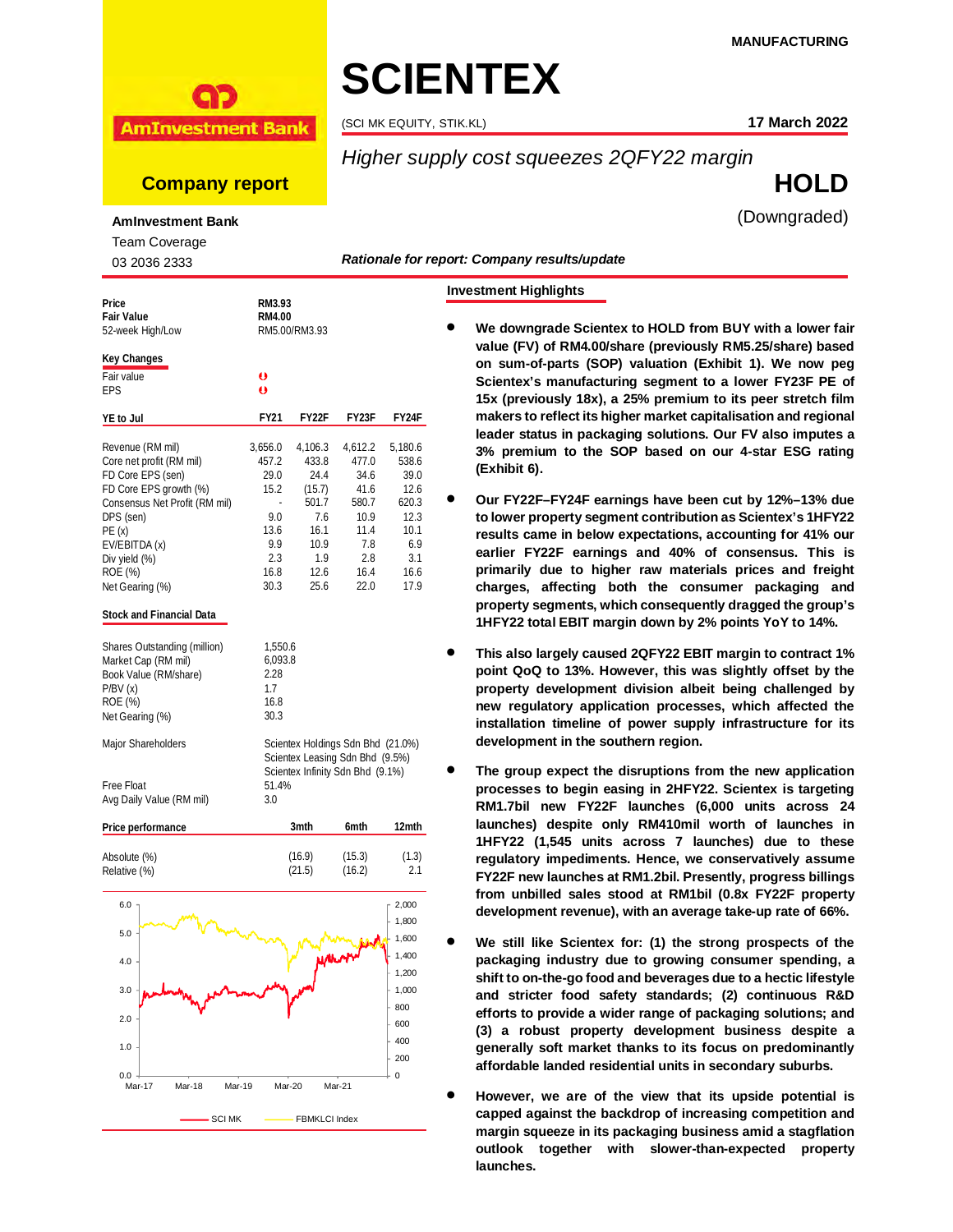|                                                    | <b>EXHIBIT 1: SOP VALUATION</b>    |                       |                 |                                      |  |  |  |  |
|----------------------------------------------------|------------------------------------|-----------------------|-----------------|--------------------------------------|--|--|--|--|
| <b>Manufacturing Division</b>                      | <b>FY23F PAT (RM'mil)</b><br>223.4 | PE multiple (x)<br>15 |                 | <b>Valuation (RM'mil)</b><br>3,351.5 |  |  |  |  |
| <b>Property Division</b>                           |                                    |                       |                 |                                      |  |  |  |  |
|                                                    | <b>Outstanding GDV</b>             |                       | <b>NPV</b> @ 8% |                                      |  |  |  |  |
| <b>Developments</b>                                | RM (mil)                           |                       |                 |                                      |  |  |  |  |
| Taman Scientex Pasir Gudang                        | 427                                |                       | 75.8            |                                      |  |  |  |  |
| Taman Scientex Kulai                               | 405                                |                       | 71.9            |                                      |  |  |  |  |
| Taman Mutiara Mas (Skudai)                         | 1,285                              |                       | 228.1           |                                      |  |  |  |  |
| Taman Scientex Senai                               | 1,835                              |                       | 325.7           |                                      |  |  |  |  |
| Taman Pulai Mutiara                                | 4,016                              |                       | 712.8           |                                      |  |  |  |  |
| Taman Muzaffar Heights (Ayer Keroh)                | 621                                |                       | 110.2           |                                      |  |  |  |  |
| Scientex Durian Tunggal                            | 982                                |                       | 174.3           |                                      |  |  |  |  |
| Scientex Ipoh                                      | 414                                |                       | 73.5            |                                      |  |  |  |  |
| Scientex Rawang                                    | 730                                |                       | 129.6           |                                      |  |  |  |  |
| Sceintex Tasek Gelugor                             | 880                                |                       | 156.2           |                                      |  |  |  |  |
| Scientex Kundang Jaya                              | 1,700                              |                       | 301.7           |                                      |  |  |  |  |
| Scientex Kota Tinggi                               | 280                                |                       | 49.7            |                                      |  |  |  |  |
| Scientex Jasin & Scientex Bandar Jasin             | 4,500                              |                       | 798.7           |                                      |  |  |  |  |
|                                                    | 18,075                             |                       | 3,208           |                                      |  |  |  |  |
| (-) Property Division Net Debt (estimate)          |                                    |                       | $-385.5$        |                                      |  |  |  |  |
| <b>RNAV</b>                                        |                                    |                       | 2,823           |                                      |  |  |  |  |
| (-) 20% Discount to Property RNAV                  |                                    |                       | $-564.5$        |                                      |  |  |  |  |
| <b>Property Division Sub-Total</b>                 |                                    |                       |                 | 2,258.1                              |  |  |  |  |
| <b>Total</b>                                       |                                    |                       |                 | 5,609.7                              |  |  |  |  |
| (+) Cash proceeds from full conversion of warrants |                                    |                       |                 | 444.1                                |  |  |  |  |
|                                                    |                                    |                       |                 | 6,053.8                              |  |  |  |  |
| Fully Diluted Outstanding Share Base               |                                    |                       |                 | 1,559.0                              |  |  |  |  |
| Fair Value/share (RM)                              |                                    |                       |                 | 3.88                                 |  |  |  |  |
| (+) 3% premium for 4-star ESG rating               |                                    |                       |                 | 0.12                                 |  |  |  |  |
| Fair Value/share (RM) + ESG Premium                |                                    |                       |                 | 4.00                                 |  |  |  |  |

*Source: Company; AmInvestment Bank Bhd*

| <b>EXHIBIT 2: RESULTS SUMMARY</b> |                   |                   |                   |         |         |                   |                   |         |
|-----------------------------------|-------------------|-------------------|-------------------|---------|---------|-------------------|-------------------|---------|
| YE July (RM'mil)                  | 2Q<br><b>FY21</b> | 1Q<br><b>FY22</b> | 20<br><b>FY22</b> | YoY (%) | QoQ (%) | 1H<br><b>FY21</b> | 1H<br><b>FY22</b> | YoY (%) |
| Revenue                           | 906.5             | 928.2             | 952.0             | 5.0     | 2.6     | 1,708.8           | 1,880.2           | 10.0    |
| Manufacturing                     | 618.8             | 678.1             | 692.8             | 12.0    | 2.2     | 1,202.6           | 1.370.9           | 14.0    |
| <b>Property Development</b>       | 287.8             | 250.1             | 259.2             | $-9.9$  | 3.7     | 506.2             | 509.3             | 0.6     |
| <b>EBIT</b>                       | 149.2             | 133.2             | 125.9             | $-15.6$ | $-5.5$  | 275.9             | 259.1             | $-6.1$  |
| Manufacturing                     | 63.0              | 64.7              | 53.7              | $-14.8$ | $-17.1$ | 131.6             | 118.4             | $-10.0$ |
| Property Development              | 86.2              | 68.5              | 72.2              | $-16.2$ | 5.4     | 144.4             | 140.7             | $-2.5$  |
| Depreciation                      | 27.4              | 28.7              | 27.8              | 1.4     | $-3.0$  | 55.1              | 55.4              | 0.6     |
| <b>Net Interest</b>               | $-1.3$            | $-3.6$            | $-4.3$            | 241.0   | 21.8    | $-2.8$            | $-7.9$            | 182.3   |
| <b>EBITDA</b>                     | 175.3             | 158.3             | 149.3             | $-14.8$ | $-5.7$  | 328.2             | 306.6             | $-6.6$  |
| Profit Before Tax (PBT)           | 149.5             | 130.4             | 124.1             | $-17.0$ | $-4.9$  | 277.6             | 254.5             | $-8.3$  |
| Taxation                          | $-28.4$           | $-22.2$           | $-25.1$           | $-11.6$ | 13.1    | ₹<br>$-56.6$      | $-47.3$           | $-16.3$ |
| Profit After Tax (PAT)            | 121.1             | 108.2             | 98.9              | $-18.3$ | $-8.6$  | 221.0             | 207.1             | $-6.3$  |
| Minority Interest                 | 8.9               | 5.3               | 5.2               | $-41.2$ | $-1.5$  | ÷<br>16.3         | 10.6              | $-35.0$ |
| <b>Net Profit</b>                 | 112.2             | 102.9             | 93.7              | $-16.5$ | $-8.9$  | 204.7             | 196.6             | $-4.0$  |
| Margins (%)                       |                   |                   |                   |         |         |                   |                   |         |
| EBIT margin                       | 16.5              | 14.4              | 13.2              |         |         | 16.1              | 13.8              |         |
| Manufacturing                     | 10.2              | 9.5               | 7.7               |         |         | 10.9              | 8.6               |         |
| <b>Property Development</b>       | 29.9              | 27.4              | 27.9              |         |         | 28.5              | 27.6              |         |
| EBITDA margin                     | 19.3              | 17.1              | 15.7              |         |         | 19.2              | 16.3              |         |
| PBT margin                        | 16.5              | 14.1              | 13.0              |         |         | 16.2              | 13.5              |         |
| Net Profit margin                 | 12.4              | 11.1              | 9.8               |         |         | 12.0              | 10.5              |         |
| <b>Effective Tax Rate</b>         | 19.0              | 17.0              | 20.3              |         |         | 20.4              | 18.6              |         |

*Source: Company; AmInvestment Bank Bhd*

**AmInvestment Bank Bhd 2**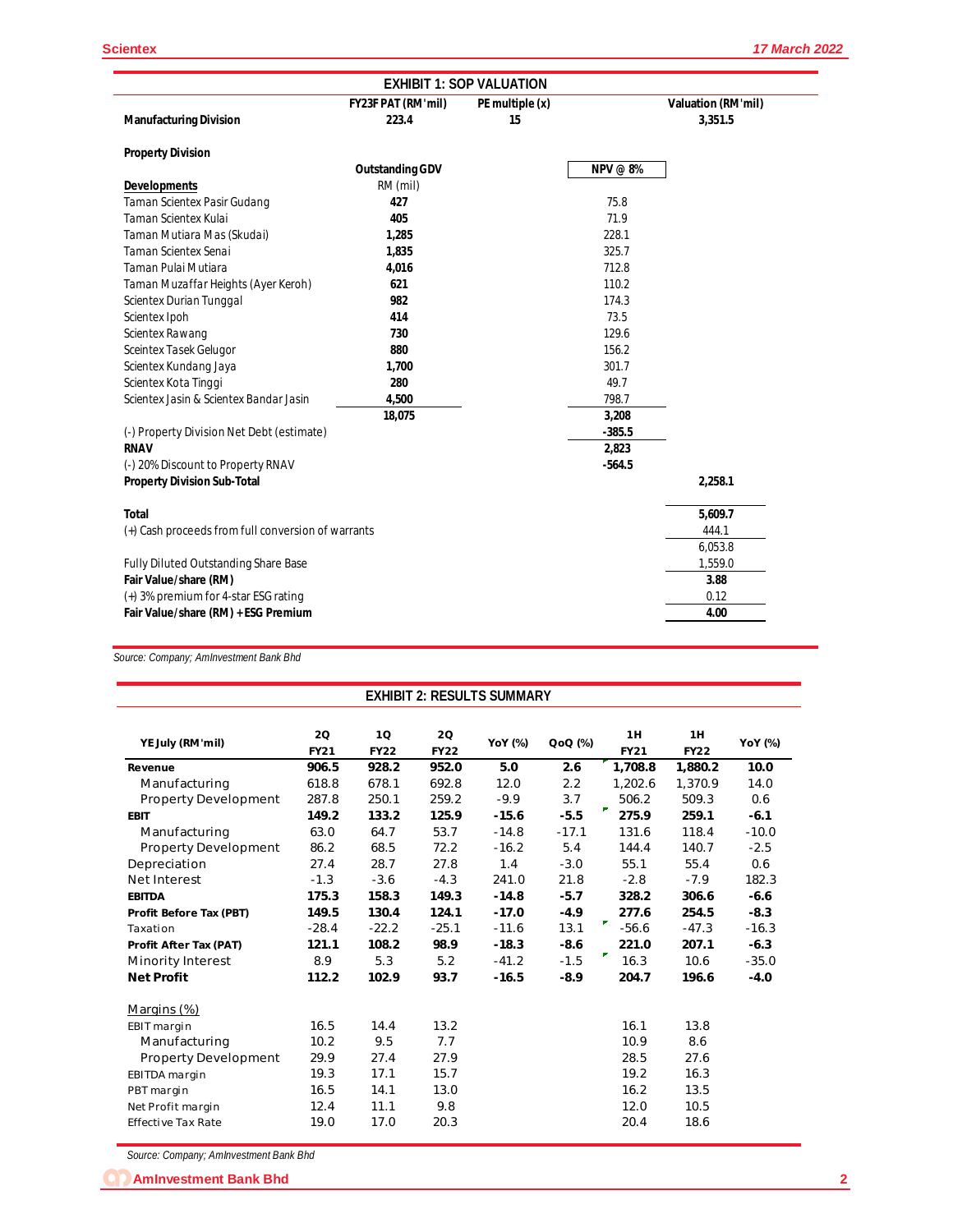| <b>EXHIBIT 3: PLASTICS PLAYERS COMPARISON</b> |          |          |          |                    |                              |              |                    |                               |                      |
|-----------------------------------------------|----------|----------|----------|--------------------|------------------------------|--------------|--------------------|-------------------------------|----------------------|
|                                               |          | Mkt Cap  |          | PE(x)              |                              | <b>FY22F</b> | CY <sub>22</sub> F | <b>CY22F EV/EBITDA</b><br>(x) |                      |
| <b>Stock</b>                                  | Country  | (RM'mil) | Beta (x) | CY <sub>2</sub> 2F | CY23F<br>Earnings Growth (%) |              | Net gearing (%)    |                               | <b>CY22F ROE (%)</b> |
| <b>SCIPACK (Daibochi)</b>                     | Malaysia | 769.3    | 0.45     | 16.5               | 14.3                         | 20.3         | 20.1               | 12.0                          | 14.6                 |
| Thong Guan                                    | Malaysia | 896.9    | 0.99     | 7.9                | 6.1                          | 21.6         | Net Cash           | 4.6                           | 13.5                 |
| <b>BP Plastic</b>                             | Malaysia | 399.7    | 0.83     | 8.4                | 7.9                          | 24.3         | Net Cash           | 4.9                           | 21.3                 |
| Nan Ya Plastics                               | Taiwan   | 15.986.0 | 1.00     | 12.1               | 13.4                         | 17.0         | 5.0                | 10.0                          | 21.4                 |
| <b>Formosa Plastics</b>                       | Taiwan   | 14.864.6 | 0.88     | 11.1               | 11.8                         | 18.0         | Net Cash           | 11.6                          | 19.4                 |
| Average                                       |          |          |          | 11.5               | 12.2                         | 20.2         |                    | 20.7                          | 18.0                 |

*Source: AmInvestment Bank Bhd*



## **EXHIBIT 6: ESG RATING**

| <b>Overall</b>                  |   |         |   |         |  |
|---------------------------------|---|---------|---|---------|--|
| Zero-carbon initiatives         | ★ | $\star$ |   |         |  |
| Work site safety                | ★ | ★       |   | ÷       |  |
| Worker welfare                  | ★ | $\star$ | ★ | $\star$ |  |
| Corporate social responsibility | ★ |         |   | $\star$ |  |
| Pollution control               | ★ | ★       | ★ |         |  |
| Supply chain auditing           | ★ | ★       |   | *       |  |
| Corruption-free pledge          | ★ | ★       | ★ | $\star$ |  |
| Accessibility & transparency    |   |         |   |         |  |
| $\sim$ $\sim$ $\sim$            |   |         |   |         |  |

*We accord a discount/premium of -6%, -3%, 0%, +3% and +6% on fundamental fair value based on the overall ESG rating as appraised by us from 1-star to 5-star.*

*Source: AmInvestment Bank Bhd*

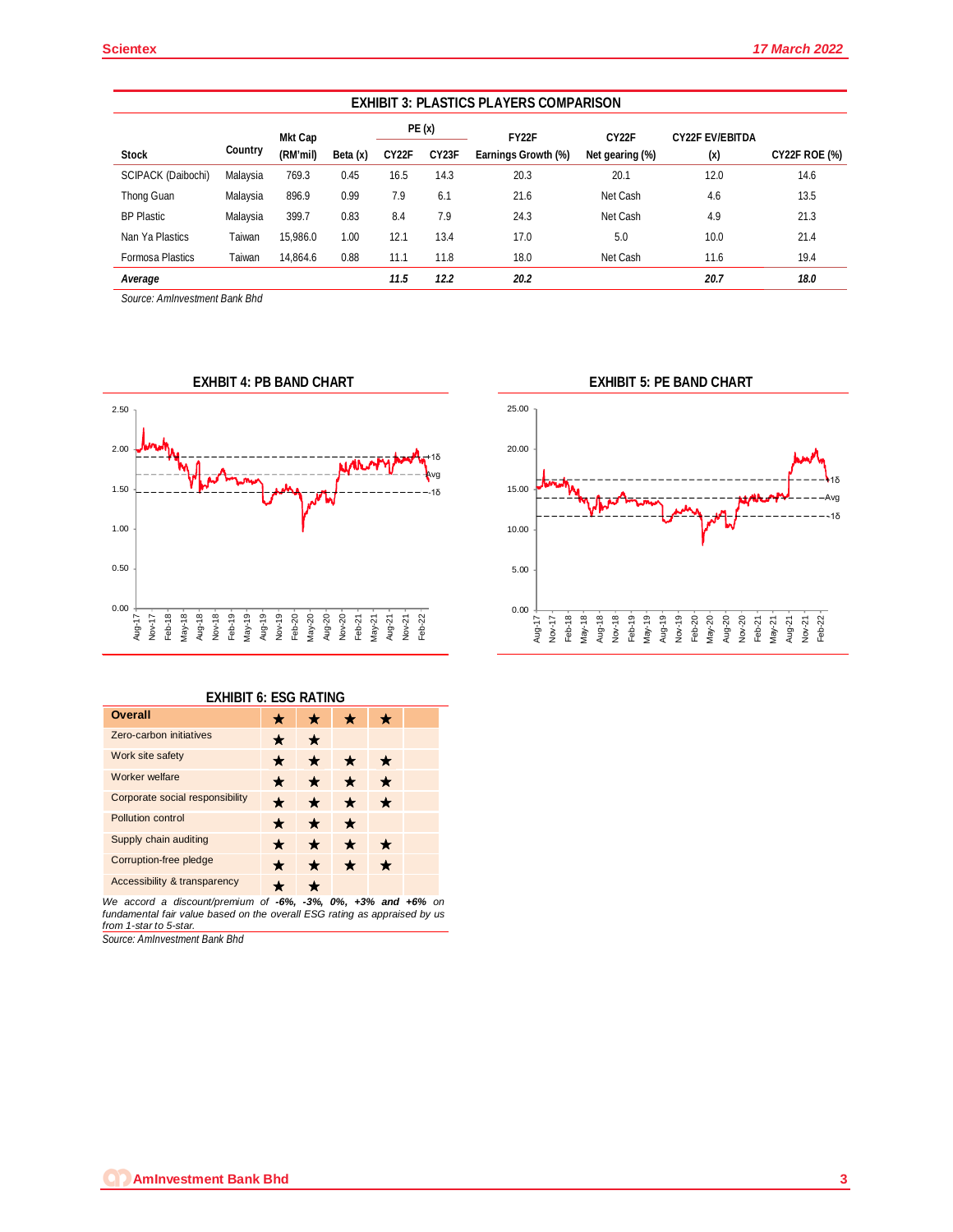| <b>EXHIBIT 7: FINANCIAL DATA</b>           |                |                  |                |                |                |  |  |  |
|--------------------------------------------|----------------|------------------|----------------|----------------|----------------|--|--|--|
| Income Statement (RMmil, YE 31 Jul)        | <b>FY20</b>    | <b>FY21</b>      | <b>FY22F</b>   | FY23F          | FY24F          |  |  |  |
| Revenue                                    | 3,518.6        | 3,656.0          | 4,106.3        | 4,612.2        | 5,180.6        |  |  |  |
| <b>EBITDA</b>                              | 658.1          | 706.3            | 635.7          | 878.0          | 985.1          |  |  |  |
| Depreciation/Amortisation                  | (108.7)        | (110.2)          | (117.9)        | (131.9)        | (144.8)        |  |  |  |
| Operating income (EBIT)                    | 549.4          | 596.1            | 517.8          | 746.1          | 840.2          |  |  |  |
| Other income & associates                  |                | 11.2             | (120.9)        | 32.2           | 40.7           |  |  |  |
| Net interest                               | (5.1)          | 4.9              | 5.0            | 1.2            | 3.9            |  |  |  |
| <b>Exceptional items</b>                   |                |                  |                |                |                |  |  |  |
| Pretax profit                              | 544.3          | 601.0            | 522.8          | 747.3          | 844.1          |  |  |  |
| Taxation                                   | (126.2)        | (115.2)          | (114.3)        | (163.4)        | (184.5)        |  |  |  |
| <b>Minorities/pref dividends</b>           | 27.9           | 28.5             | 26.7           | 34.2           | 37.5           |  |  |  |
| Net profit                                 | 390.1          | 457.2            | 381.8          | 549.7          | 622.0          |  |  |  |
| Core net profit                            | 390.1          | 457.2            | 381.8          | 549.7          | 622.0          |  |  |  |
| Balance Sheet (RMmil, YE 31 Jul)           | <b>FY20</b>    | <b>FY21</b>      | <b>FY22F</b>   | <b>FY23F</b>   | <b>FY24F</b>   |  |  |  |
| <b>Fixed assets</b>                        | 1,322.6        | 1,382.7          | 1,564.8        | 1,732.9        | 1,888.0        |  |  |  |
| Intangible assets                          | 1,335.7        | 1,630.0          | 1,509.1        | 1,541.3        | 1,582.0        |  |  |  |
| Other long-term assets                     | 101.6          | 142.2            | 142.2          | 142.2          | 142.2          |  |  |  |
| Total non-current assets                   | 2,776.7        | 3,154.9          | 3,216.0        | 3,416.3        | 3,612.2        |  |  |  |
| Cash & equivalent                          | 413.2          | 243.3            | 297.5          | 317.4          | 373.1          |  |  |  |
| <b>Stock</b>                               | 354.0          | 387.0            | 434.6          | 488.2          | 548.3          |  |  |  |
| Trade debtors                              | 716.0          | 684.9            | 769.3          | 864.1          | 970.6          |  |  |  |
| Other current assets                       |                |                  |                |                |                |  |  |  |
|                                            | 340.4          | 624.6<br>1,939.9 | 717.8          | 824.6          | 944.0          |  |  |  |
| Total current assets                       | 1,823.7        |                  | 2,219.2        | 2,494.2        | 2,836.0        |  |  |  |
| Trade creditors                            | 624.5          | 523.0            | 587.5          | 659.8          | 741.1          |  |  |  |
| Short-term borrowings                      | 683.7          | 818.8            | 812.6          | 806.4          | 800.2          |  |  |  |
| <b>Other current liabilities</b>           | 45.0           | 224.8            | 224.8          | 224.8          | 224.8          |  |  |  |
| <b>Total current liabilities</b>           | 1,353.2        | 1,566.6          | 1,624.9        | 1,691.1        | 1,766.2        |  |  |  |
| Long-term borrowings                       | 357.3          | 301.0            | 294.8          | 288.6          | 282.4          |  |  |  |
| Other long-term liabilities                | 134.2          | 127.1            | 127.1          | 127.1          | 127.1          |  |  |  |
| <b>Total long-term liabilities</b>         | 491.6          | 428.0            | 421.8          | 415.6          | 409.4          |  |  |  |
| Shareholders' funds                        | 2,561.4        | 2,895.7          | 3,160.4        | 3,541.5        | 3,972.8        |  |  |  |
| Minority interests                         | 194.3          | 201.5            | 228.2          | 262.4          | 299.9          |  |  |  |
| BV/share (RM)                              | 2.09           | 2.28             | 2.46           | 2.72           | 3.02           |  |  |  |
| Cash Flow (RMmil, YE 31 Jul)               | <b>FY20</b>    | <b>FY21</b>      | <b>FY22F</b>   | FY23F          | <b>FY24F</b>   |  |  |  |
| Pretax profit                              | 544.3          | 601.0            | 522.8          | 747.3          | 844.1          |  |  |  |
| Depreciation/Amortisation                  | 108.7          | 110.2            | 117.9          | 131.9          | 144.8          |  |  |  |
| Net change in working capital              | 150.4          | 93.9             | (196.5)        | (220.7)        | (247.9)        |  |  |  |
| <b>Others</b>                              | (88.1)         | (105.5)          | 34.5           | (158.8)        | (186.0)        |  |  |  |
| Cash flow from operations                  | 715.3          | 699.6            | 478.7          | 499.7          | 555.0          |  |  |  |
| Capital expenditure                        |                |                  |                |                |                |  |  |  |
| Net investments & sale of fixed assets     | (499.8)        | (775.7)          | (300.0)        | (300.0)        | (300.0)        |  |  |  |
| <b>Others</b>                              | 19.0           | 3.1              | 16.4           | 19.0           | 21.6           |  |  |  |
| Cash flow from investing                   | (480.9)        | (772.5)          | (283.6)        | (281.0)        | (278.4)        |  |  |  |
| Debt raised/(repaid)                       | 89.1           | 85.7             |                |                |                |  |  |  |
| Equity raised/(repaid)                     |                |                  |                |                |                |  |  |  |
| Dividends paid                             | (116.3)        | (143.5)          | (117.1)        | (168.6)        | (190.8)        |  |  |  |
|                                            |                |                  |                |                |                |  |  |  |
| <b>Others</b>                              | (48.9)         | (32.4)           | (23.8)         | (30.2)         | (30.1)         |  |  |  |
| Cash flow from financing                   | (76.1)         | (90.2)           | (140.9)        | (198.8)        | (220.9)        |  |  |  |
| Net cash flow                              | 158.4          | (163.2)          | 54.2           | 19.9           | 55.7           |  |  |  |
| Net cash/(debt) b/f<br>Net cash/(debt) c/f | 256.5<br>416.1 | 413.2<br>250.1   | 243.3<br>297.5 | 297.5<br>317.4 | 317.4<br>373.1 |  |  |  |
| Key Ratios (YE 31 Jul)                     | <b>FY20</b>    | <b>FY21</b>      | <b>FY22F</b>   | FY23F          | <b>FY24F</b>   |  |  |  |
|                                            |                |                  |                |                |                |  |  |  |
| Revenue growth (%)                         | 8.3            | 3.9              | 12.3           | 12.3           | 12.3           |  |  |  |
| EBITDA growth (%)                          | 20.4           | 7.3              | (10.0)         | 38.1           | 12.2           |  |  |  |
| Pretax margin (%)                          | 15.5           | 16.4             | 12.7           | 16.2           | 16.3           |  |  |  |
| Net profit margin (%)                      | 11.1           | 12.5             | 9.3            | 11.9           | 12.0           |  |  |  |
| Interest cover (x)                         | 107.7          | nm               | nm             | nm             | nm             |  |  |  |
| Effective tax rate (%)                     | 23.2           | 19.2             | 21.9           | 21.9           | 21.9           |  |  |  |
| Dividend payout (%)                        | 26.4           | 28.3             | 30.7           | 30.7           | 30.7           |  |  |  |
| Debtors turnover (days)                    | 68             | 70               | 65             | 65             | 65             |  |  |  |
| Stock turnover (days)                      | 35             | 37               | 37             | 37             | 37             |  |  |  |
| Creditors turnover (days)                  | 55             | 57               | 49             | 49             | 49             |  |  |  |

*Source: Company, AmInvestment Bank Bhd estimates*